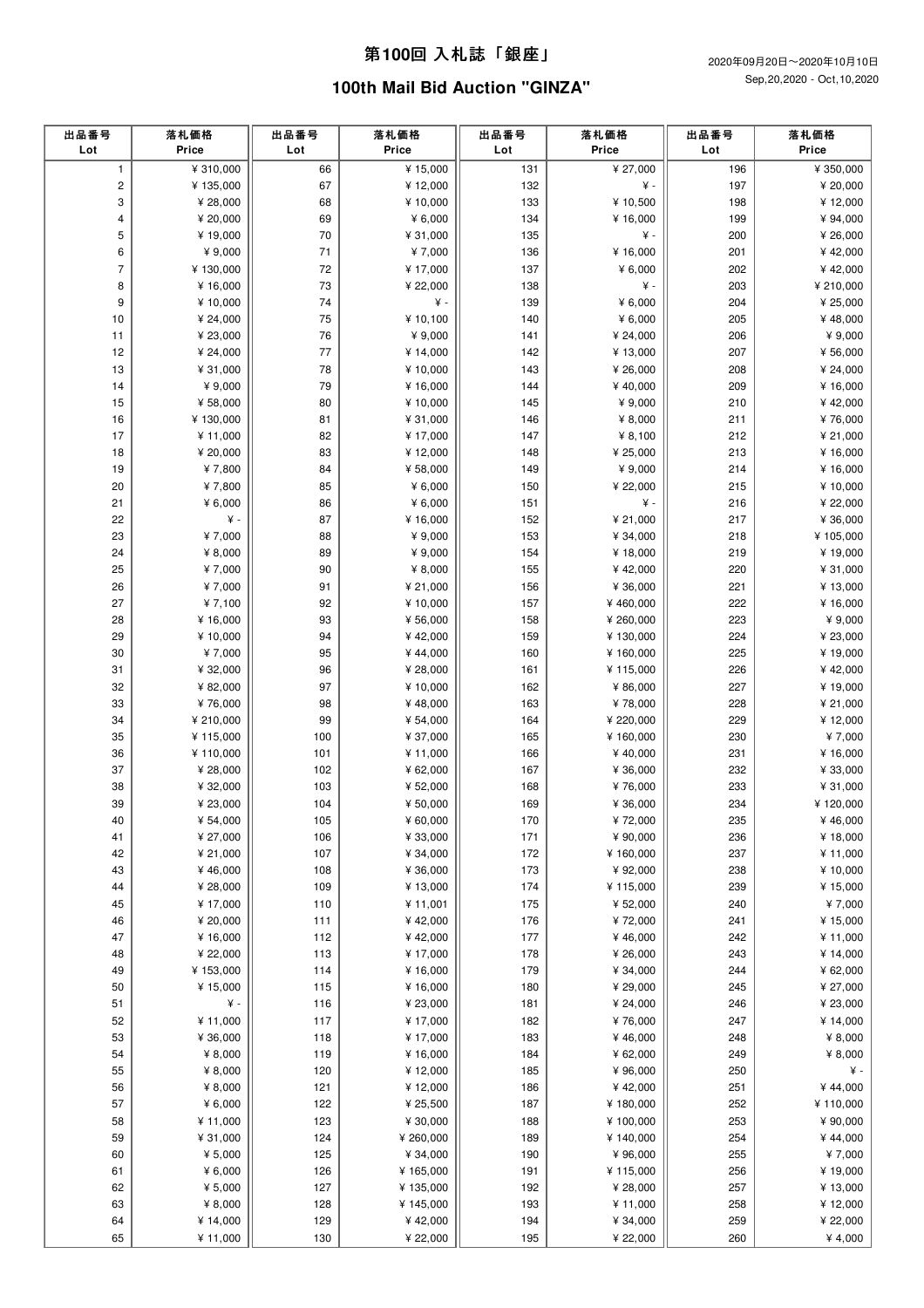| 出品番号<br>Lot | 落札価格<br>Price | 出品番号<br>Lot | 落札価格<br>Price | 出品番号<br>Lot | 落札価格<br>Price | 出品番号<br>Lot | 落札価格<br>Price |
|-------------|---------------|-------------|---------------|-------------|---------------|-------------|---------------|
| 261         | ¥12,000       | 326         | ¥18,000       | 391         | ¥ 10,000      | 456         | ¥45,100       |
| 262         | ¥ $8,000$     | 327         | ¥ 36,000      | 392         | ¥44,000       | 457         | ¥ 50,000      |
| 263         | ¥ $6,120$     | 328         | ¥ 9,000       | 393         | ¥ 14,000      | 458         | ¥ 80,000      |
| 264         | ¥ 33,000      | 329         | ¥ 36,000      | 394         | ¥ 13,000      | 459         | ¥ 23,000      |
| 265         | ¥13,000       | 330         | ¥ 8,000       | 395         | ¥19,000       | 460         | ¥48,000       |
| 266         | ¥ $8,000$     | 331         | ¥7,000        | 396         | ¥ 12,000      | 461         | ¥ 100,000     |
| 267         | ¥ $5,000$     | 332         | ¥ 62,000      | 397         | ¥72,000       | 462         | ¥ 200,000     |
| 268         | ¥ 9,000       | 333         | ¥ 36,000      | 398         | ¥48,000       | 463         | ¥46,000       |
| 269         | ¥ 13,000      | 334         | ¥ 11,000      | 399         | ¥13,000       | 464         | ¥ 80,000      |
| 270         | ¥ 16,000      | 335         | ¥ 10,000      | 400         | ¥ 13,000      | 465         | ¥190,000      |
| 271         | ¥ 16,000      | 336         | ¥ $6,000$     | 401         | ¥ 13,000      | 466         | ¥ 26,000      |
| 272         | ¥ 15,000      | 337         | ¥ 12,000      | 402         | ¥ 39,000      | 467         | ¥ 50,000      |
| 273         | ¥ 16,000      | 338         | ¥ 83,000      | 403         | ¥ 52,000      | 468         | ¥44,000       |
| 274         | ¥ 20,000      | 339         | ¥ 13,000      | 404         | ¥ 20,000      | 469         | ¥48,000       |
| 275         | ¥ $8,000$     | 340         | ¥18,000       | 405         | ¥ $5,000$     | 470         | ¥ 280,000     |
| 276         | ¥ 560,000     | 341         | ¥ $6,000$     | 406         | ¥ 21,000      | 471         | ¥ 90,200      |
| 277         | ¥ -           | 342         | ¥ 16,000      | 407         | ¥44,000       | 472         | ¥ -           |
| 278         | ¥17,000       | 343         | ¥ 33,000      | 408         | ¥ 9,000       | 473         | ¥ 360,000     |
| 279         | ¥7,000        | 344         | ¥ 15,000      | 409         | ¥ 18,000      | 474         | ¥ 28,000      |
| 280         | ¥ $3,500$     | 345         | ¥ 10,000      | 410         | ¥ 52,000      | 475         | ¥42,000       |
| 281         | ¥7,000        | 346         | ¥10,000       | 411         | ¥ 31,000      | 476         | ¥78,000       |
| 282         | ¥7,000        | 347         | ¥ 86,000      | 412         | ¥ 37,000      | 477         | ¥ 90,500      |
| 283         | ¥ 21,000      | 348         | ¥ 17,000      | 413         | ¥16,000       | 478         | ¥ 92,000      |
| 284         | ¥ 14,000      | 349         | ¥ 39,000      | 414         | ¥ 11,000      | 479         | ¥ 82,000      |
| 285         | ¥ 36,000      | 350         | ¥ -           | 415         | ¥ 13,000      | 480         | ¥46,000       |
| 286         | ¥ 9,000       | 351         | ¥ 11,000      | 416         | ¥ 31,000      | 481         | ¥ 62,000      |
| 287         | ¥10,000       | 352         | ¥ 13,000      | 417         | ¥ 15,000      | 482         | ¥ $6,000$     |
| 288         | ¥19,000       | 353         | ¥ 20,000      | 418         | ¥ 13,000      | 483         | ¥ 57,000      |
| 289         | ¥12,000       | 354         | ¥ 8,000       | 419         | ¥ 270,000     | 484         | ¥ 250,000     |
| 290         | ¥ 8,000       | 355         | ¥ $5,000$     | 420         | ¥ $6,000$     | 485         | ¥ 33,000      |
| 291         | ¥42,000       | 356         | ¥ 18,000      | 421         | ¥ $6,000$     | 486         | ¥ 98,000      |
| 292         | ¥ $5,000$     | 357         | ¥ 6,100       | 422         | ¥ 5,000       | 487         | ¥ 250,000     |
| 293         | ¥ 16,000      | 358         | ¥ 17,000      | 423         | ¥ $6,000$     | 488         | ¥ 86,000      |
| 294         | ¥ $8,000$     | 359         | ¥ $6,000$     | 424         | ¥ $5,000$     | 489         | ¥ 80,000      |
| 295         | ¥ 13,000      | 360         | ¥ 4,000       | 425         | ¥ $5,000$     | 490         | ¥ 94,000      |
| 296         | ¥15,000       | 361         | ¥ $5,000$     | 426         | ¥16,000       | 491         | ¥ 58,000      |
| 297         | ¥ $6,000$     | 362         | ¥11,000       | 427         | ¥ 23,000      | 492         | ¥ 50,000      |
| 298         | ¥ 92,000      | 363         | ¥ $7,110$     | 428         | ¥13,000       | 493         | ¥ 37,000      |
| 299         | ¥ 20,000      | 364         | ¥ $5,100$     | 429         | ¥ 33,000      | 494         | ¥ 50,000      |
| 300         | ¥ 15,000      | 365         | ¥46,000       | 430         | ¥ 52,000      | 495         | ¥ 160,000     |
| 301         | ¥18,000       | 366         | ¥ 15,000      | 431         | ¥ $8,000$     | 496         | ¥ 104,000     |
| 302         | ¥16,000       | 367         | ¥ 10,500      | 432         | ¥ 34,000      | 497         | ¥ 310,000     |
| 303         | ¥ 10,000      | 368         | ¥ 13,000      | 433         | ¥ $8,000$     | 498         | ¥71,000       |
| 304         | ¥ 11,000      | 369         | ¥78,000       | 434         | ¥ 13,000      | 499         | ¥ 37,000      |
| 305         | ¥ 8,000       | 370         | ¥ 6,100       | 435         | ¥ 11,000      | 500         | ¥ 27,000      |
| 306         | ¥13,000       | 371         | ¥7,000        | 436         | ¥ 23,000      | 501         | ¥44,000       |
| 307         | ¥17,000       | 372         | ¥ 11,000      | 437         | ¥ 18,000      | 502         | ¥44,000       |
| 308         | ¥ 36,000      | 373         | ¥ 9,000       | 438         | ¥ 300,000     | 503         | ¥16,000       |
| 309         | ¥ 28,000      | 374         | ¥ 35,000      | 439         | ¥120,000      | 504         | ¥ 145,000     |
| 310         | ¥ 28,000      | 375         | ¥ 32,000      | 440         | ¥ 37,000      | 505         | ¥46,000       |
| 311         | ¥ $8,000$     | 376         | ¥ 37,000      | 441         | ¥ 33,000      | 506         | ¥ 9,000       |
| 312         | ¥ $8,000$     | 377         | ¥ 33,000      | 442         | ¥ 17,000      | 507         | ¥ 31,000      |
| 313         | ¥ 3,000       | 378         | ¥ 33,000      | 443         | ¥ 12,000      | 508         | ¥48,000       |
| 314         | ¥ 13,000      | 379         | ¥ 37,000      | 444         | ¥ 58,000      | 509         | ¥ 370,000     |
| 315         | ¥ 34,000      | 380         | ¥ 30,000      | 445         | ¥12,000       | 510         | ¥ 21,000      |
| 316         | ¥13,000       | 381         | ¥ 14,000      | 446         | ¥ 11,000      | 511         | ¥ 50,000      |
| 317         | ¥7,000        | 382         | ¥ 9,000       | 447         | ¥ $8,000$     | 512         | ¥98,000       |
| 318         | ¥ 280,000     | 383         | ¥480,000      | 448         | ¥ 17,000      | 513         | ¥196,100      |
| 319         | ¥ 52,000      | 384         | ¥ 260,000     | 449         | ¥ $5,000$     | 514         | ¥ 11,000      |
| 320         | ¥ -           | 385         | ¥ 21,000      | 450         | ¥4,200        | 515         | ¥ 200,000     |
| 321         | ¥ 82,000      | 386         | ¥ 31,000      | 451         | ¥4,200        | 516         | ¥ 200,000     |
| 322         | ¥ 240,000     | 387         | ¥ 50,000      | 452         | ¥ 280,000     | 517         | ¥ 200,000     |
| 323         | ¥ 11,500      | 388         | ¥ 32,000      | 453         | ¥ 290,000     | 518         | ¥ 200,000     |
| 324         | ¥72,000       | 389         | ¥ 10,000      | 454         | ¥ 64,000      | 519         | ¥ 210,000     |
| 325         | ¥ 31,000      | 390         | ¥ 18,000      | 455         | ¥ 64,000      | 520         | ¥175,000      |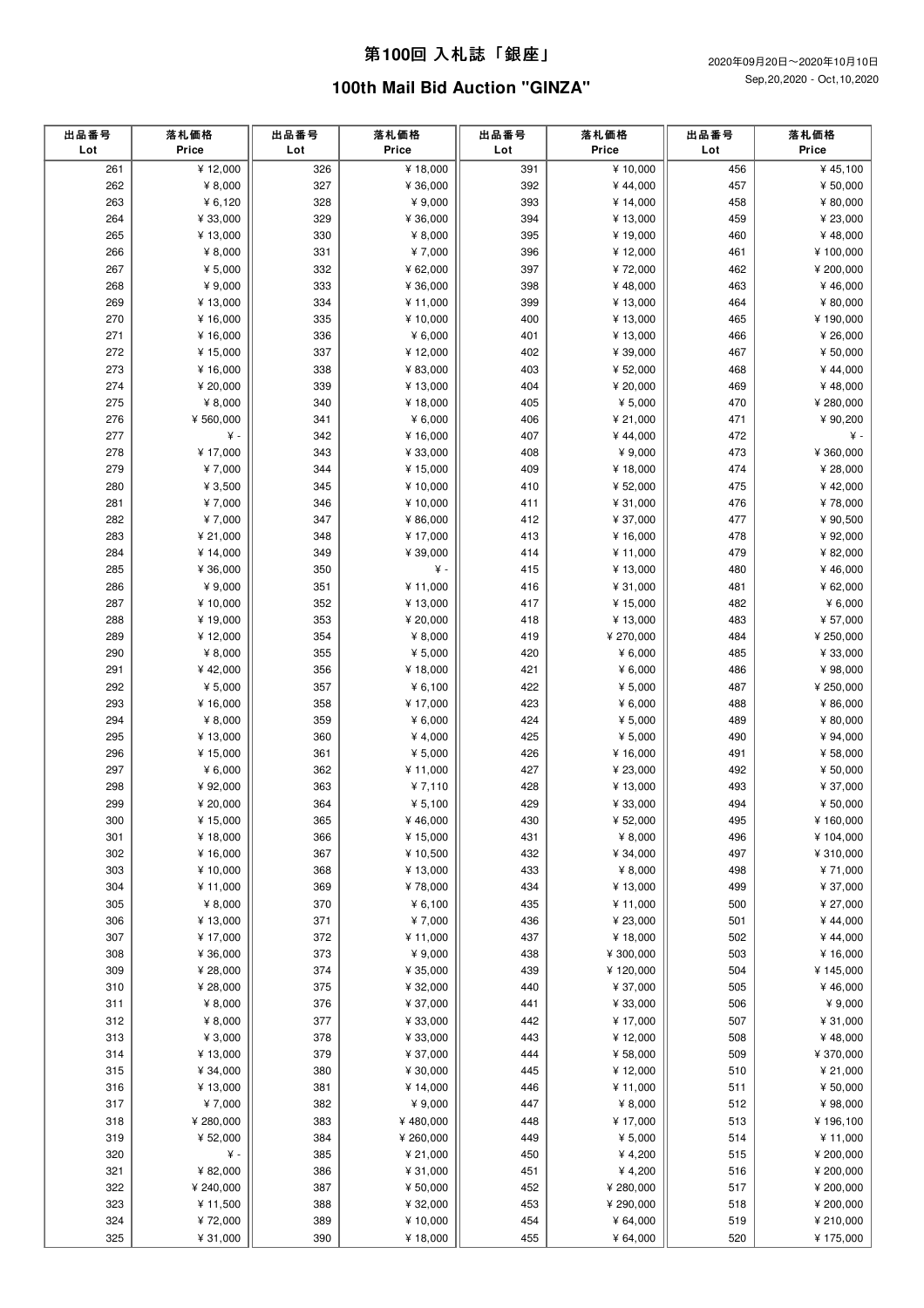| 出品番号<br>Lot | 落札価格<br>Price | 出品番号<br>Lot | 落札価格<br>Price | 出品番号<br>Lot | 落札価格<br>Price | 出品番号<br>Lot | 落札価格<br>Price |
|-------------|---------------|-------------|---------------|-------------|---------------|-------------|---------------|
| 521         | ¥185,000      | 586         | ¥165,000      | 651         | ¥155,000      | 716         | ¥ 90,000      |
| 522         | ¥ 36,000      | 587         | ¥48,000       | 652         | ¥ 13,000      | 717         | ¥46,000       |
| 523         | ¥ 240,000     | 588         | ¥ 5,000       | 653         | ¥48,000       | 718         | ¥ 50,000      |
| 524         | ¥ 54,000      | 589         | ¥ 105,100     | 654         | ¥48,000       | 719         | ¥ 33,000      |
| 525         | ¥ 54,000      | 590         | ¥ 31,000      | 655         | ¥105,000      | 720         | ¥ 220,000     |
| 526         | ¥ 92,000      | 591         | ¥ 56,000      | 656         | ¥ 240,000     | 721         | ¥ 145,000     |
| 527         | ¥ $6,000$     | 592         | ¥ 145,000     | 657         | ¥ 240,000     | 722         | ¥135,000      |
| 528         | ¥ 90,000      | 593         | ¥ 54,000      | 658         | ¥ 11,000      | 723         | ¥ 44,100      |
| 529         | ¥76,000       | 594         | ¥ 29,000      | 659         | ¥105,000      | 724         | ¥ 200,000     |
| 530         | ¥ 80,000      | 595         | ¥ 17,000      | 660         | ¥135,000      | 725         | ¥195,000      |
| 531         | ¥ 25,000      | 596         | ¥74,000       | 661         | ¥ 310,000     | 726         | ¥ 200,000     |
| 532         | ¥ 25,000      | 597         | ¥ 180,000     | 662         | ¥ 62,000      | 727         | ¥72,000       |
| 533         | ¥165,000      | 598         | ¥ 52,000      | 663         | ¥ 280,000     | 728         | ¥19,000       |
| 534         | ¥ 290,000     | 599         | ¥12,000       | 664         | ¥46,000       | 729         | ¥ 10,000      |
| 535         | ¥120,000      | 600         | ¥ 31,000      | 665         | ¥40,000       | 730         | ¥100,000      |
| 536         | ¥76,000       | 601         | ¥ 6,000       | 666         | ¥44,100       | 731         | ¥ 9,000       |
| 537         | ¥ 98,000      | 602         | ¥ 56,000      | 667         | ¥44,100       | 732         | ¥7,000        |
| 538         | ¥76,000       | 603         | ¥ 29,000      | 668         | ¥ 38,000      | 733         | ¥ 28,000      |
| 539         | ¥70,000       | 604         | ¥ 94,000      | 669         | ¥197,000      | 734         | ¥ 84,000      |
| 540         | ¥70,000       | 605         | ¥ 360,000     | 670         | ¥ 54,000      | 735         | ¥44,000       |
| 541         | ¥ 200,000     | 606         | ¥ 21,000      | 671         | ¥74,000       | 736         | ¥ 31,000      |
| 542         | ¥ 68,000      | 607         | ¥ 54,000      | 672         | ¥72,000       | 737         | ¥ 82,000      |
| 543         | ¥ 90,000      | 608         | ¥98,000       | 673         | ¥ 98,000      | 738         | ¥42,000       |
| 544         | ¥42,000       | 609         | ¥ 200,000     | 674         | ¥ 320,000     | 739         | ¥ 52,000      |
| 545         | ¥ 52,000      | 610         | ¥ 230,000     | 675         | ¥185,000      | 740         | ¥ 34,000      |
| 546         | ¥ 33,000      | 611         | ¥111,200      | 676         | ¥46,000       | 741         | ¥44,000       |
| 547         | ¥ 33,000      | 612         | ¥ 111,200     | 677         | ¥ 33,000      | 742         | ¥ 34,000      |
| 548         | ¥100,000      | 613         | ¥ 64,000      | 678         | ¥ 260,000     | 743         | ¥ 38,000      |
| 549         | ¥ 80,000      | 614         | ¥40,000       | 679         | ¥ 26,000      | 744         | ¥ 37,000      |
| 550         | ¥ -           | 615         | ¥ 210,000     | 680         | ¥ 52,000      | 745         | ¥ 29,000      |
| 551         | ¥190,000      | 616         | ¥ 290,000     | 681         | ¥ 54,000      | 746         | ¥ 31,000      |
| 552         | ¥ 16,000      | 617         | ¥ 280,000     | 682         | ¥ 54,000      | 747         | ¥ 31,000      |
| 553         | ¥ 98,000      | 618         | ¥ 94,000      | 683         | ¥ 56,000      | 748         | ¥ 17,000      |
| 554         | ¥48,000       | 619         | ¥47,111       | 684         | ¥48,000       | 749         | ¥ 30,000      |
| 555         | ¥72,000       | 620         | ¥ 86,000      | 685         | ¥ 25,000      | 750         | ¥ 50,000      |
| 556         | ¥74,000       | 621         | ¥ 330,000     | 686         | ¥ 280,000     | 751         | ¥130,000      |
| 557         | ¥ 230,000     | 622         | ¥ 230,000     | 687         | ¥ 96,000      | 752         | ¥ 540,000     |
| 558         | ¥ 24,000      | 623         | ¥ 90,000      | 688         | ¥ 11,000      | 753         | ¥ 22,000      |
| 559         | ¥ 66,000      | 624         | ¥48,000       | 689         | ¥ 37,000      | 754         | ¥ 86,000      |
| 560         | ¥ 14,000      | 625         | ¥ 155,000     | 690         | ¥ $5,000$     | 755         | ¥ 27,000      |
| 561         | ¥ 3,000       | 626         | ¥ 135,000     | 691         | ¥ 56,000      | 756         | ¥40,100       |
| 562         | ¥ 210,000     | 627         | ¥120,000      | 692         | ¥115,000      | 757         | ¥48,000       |
| 563         | ¥ 23,000      | 628         | ¥ 110,000     | 693         | ¥125,000      | 758         | ¥ 39,000      |
| 564         | ¥130,000      | 629         | ¥ 130,000     | 694         | ¥ 90,000      | 759         | ¥42,000       |
| 565         | ¥ 24,000      | 630         | ¥ 100,000     | 695         | ¥ 58,000      | 760         | ¥ 240,000     |
| 566         | ¥125,000      | 631         | ¥ 80,000      | 696         | ¥44,000       | 761         | ¥ 9,000       |
| 567         | ¥ 84,000      | 632         | ¥ 98,000      | 697         | ¥ 10,000      | 762         | ¥ 25,000      |
| 568         | ¥ 62,000      | 633         | ¥ 210,000     | 698         | ¥120,000      | 763         | ¥ 56,000      |
| 569         | ¥ 21,000      | 634         | ¥ 100,000     | 699         | ¥ 92,000      | 764         | ¥ 33,000      |
| 570         | ¥ 86,000      | 635         | ¥ 200,000     | 700         | ¥ 25,000      | 765         | ¥ 56,000      |
| 571         | ¥ 56,000      | 636         | ¥ 95,000      | 701         | ¥ 62,000      | 766         | ¥ 28,000      |
| 572         | ¥ 37,000      | 637         | ¥ 190,000     | 702         | ¥ -           | 767         | ¥ 96,000      |
| 573         | ¥ 60,000      | 638         | ¥92,000       | 703         | ¥ -           | 768         | ¥ 13,000      |
| 574         | ¥ 28,000      | 639         | ¥ 195,000     | 704         | ¥ 94,000      | 769         | ¥ 10,000      |
| 575         | ¥ 50,000      | 640         | ¥92,000       | 705         | ¥ 56,000      | 770         | ¥ 10,000      |
| 576         | ¥ 15,000      | 641         | ¥92,000       | 706         | ¥ 96,000      | 771         | ¥ 19,000      |
| 577         | ¥ 220,000     | 642         | ¥ 195,000     | 707         | ¥ 94,000      | 772         | ¥ 13,000      |
| 578         | ¥110,000      | 643         | ¥ 200,000     | 708         | ¥ 60,000      | 773         | ¥ 15,000      |
| 579         | ¥ 34,000      | 644         | ¥92,000       | 709         | ¥ 210,000     | 774         | ¥ -           |
| 580         | ¥ 62,000      | 645         | ¥ 17,000      | 710         | ¥48,000       | 775         | ¥ $8,000$     |
| 581         | ¥ 20,000      | 646         | ¥ 125,000     | 711         | ¥ 96,000      | 776         | ¥ -           |
| 582         | ¥ 66,000      | 647         | ¥ 105,000     | 712         | ¥ 95,200      | 777         | ¥ $8,000$     |
| 583         | ¥ 13,000      | 648         | ¥ 5,500       | 713         | ¥ 62,000      | 778         | ¥ 29,000      |
| 584         | ¥ 62,000      | 649         | ¥ 165,000     | 714         | ¥125,000      | 779         | ¥ 9,000       |
| 585         | ¥190,000      | 650         | ¥ 165,000     | 715         | ¥ 88,000      | 780         | ¥13,000       |